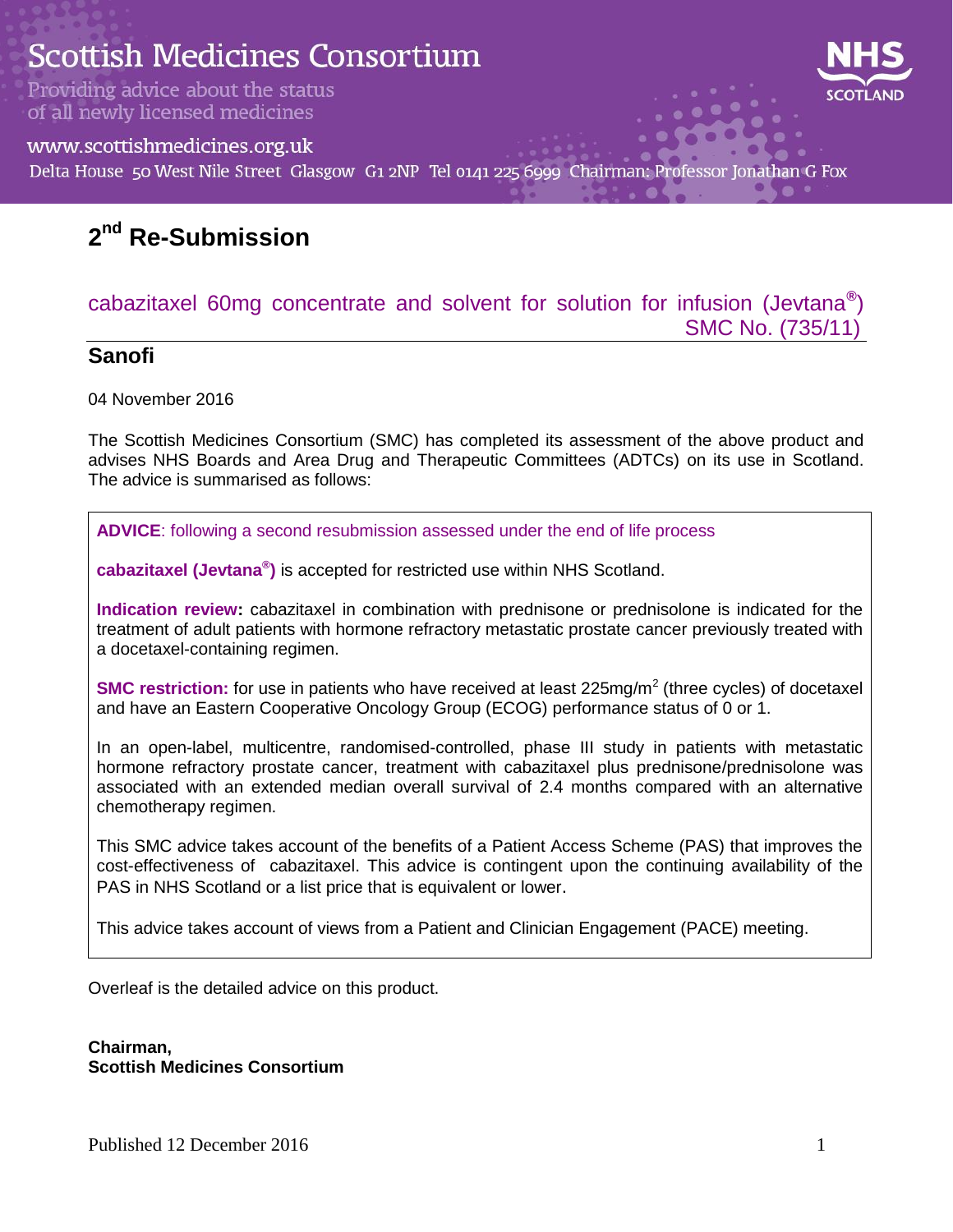#### **Indication**

Cabazitaxel in combination with prednisone or prednisolone is indicated for the treatment of adult patients with hormone refractory metastatic prostate cancer previously treated with a docetaxelcontaining regimen.

### **Dosing Information**

The use of cabazitaxel should be confined to units specialised in the administration of cytotoxics and it should only be administered under the supervision of a physician experienced in the use of anticancer chemotherapy. Facilities and equipment for the treatment of serious hypersensitivity reactions like hypotension and bronchospasm must be available.

Premedication should be administered at least 30 minutes before administration of cabazitaxel. In addition antiemetic prophylaxis is recommended and the patients should be adequately hydrated. See summary of product characteristics for further detail.

Cabazitaxel 25mg/m<sup>2</sup> administered as a one-hour intravenous infusion every three weeks in combination with oral prednisone or prednisolone 10mg administered daily throughout treatment.

#### **Product availability date**

20 May 2011.

Cabazitaxel meets SMC end of life criteria in this treatment setting.

# **Summary of evidence on comparative efficacy**

Cabazitaxel is a taxane anti-neoplastic agent with activity against tumours sensitive and insensitive to docetaxel. Cabazitaxel disrupts the microtubular network in cells which results in the inhibition of mitotic and interphase cellular functions. It is indicated in patients with metastatic hormone refractory prostate cancer (mHRPC) who have received treatment with docetaxel.<sup>1</sup> Treatment of mHRPC is evolving and since the pivotal study was conducted other treatments including abiraterone and enzalutamide have been licensed. Currently, the optimal sequencing of treatments or combination of therapies is uncertain.<sup>2</sup> The submitting company has requested that SMC considers cabazitaxel when positioned for use in patients who have received at least 225mg/m<sup>2</sup> (three cycles) of docetaxel and have an Eastern Cooperative Oncology Group (ECOG) performance status of 0 or 1.

TROPIC, an open-label, randomised, phase III study, was conducted in men with pathologically proven prostate cancer refractory to hormone therapy, with documented disease progression during or after completion of docetaxel treatment and an ECOG performance status of 0 to 2.<sup>3-5</sup> Patients with measurable disease were required to have documented disease progression by Response Evaluation Criteria in Solid Tumours (RECIST) with at least one visceral or soft-tissue metastatic lesion. Patients with non-measurable disease were required to have rising serum prostate-specific antigen (PSA) concentrations or the appearance of at least one new demonstrable radiographic lesion.

Patients were randomised equally, stratified by disease measurability (measurable versus nonmeasurable) and ECOG performance status (0 to 1 versus 2), to cabazitaxel 25mg/m<sup>2</sup> intravenously (IV) (n=378) or mitoxantrone 12mg/m<sup>2</sup> IV (n=377) on day one of a three week cycle for up to 10 cycles or until disease progression. In addition, all patients received oral prednisone/prednisolone 10mg daily. Patients treated with cabazitaxel received premedication as recommended in the Summary of Product Characteristics. Antiemetic prophylaxis was given at the physicians' discretion. Prophylactic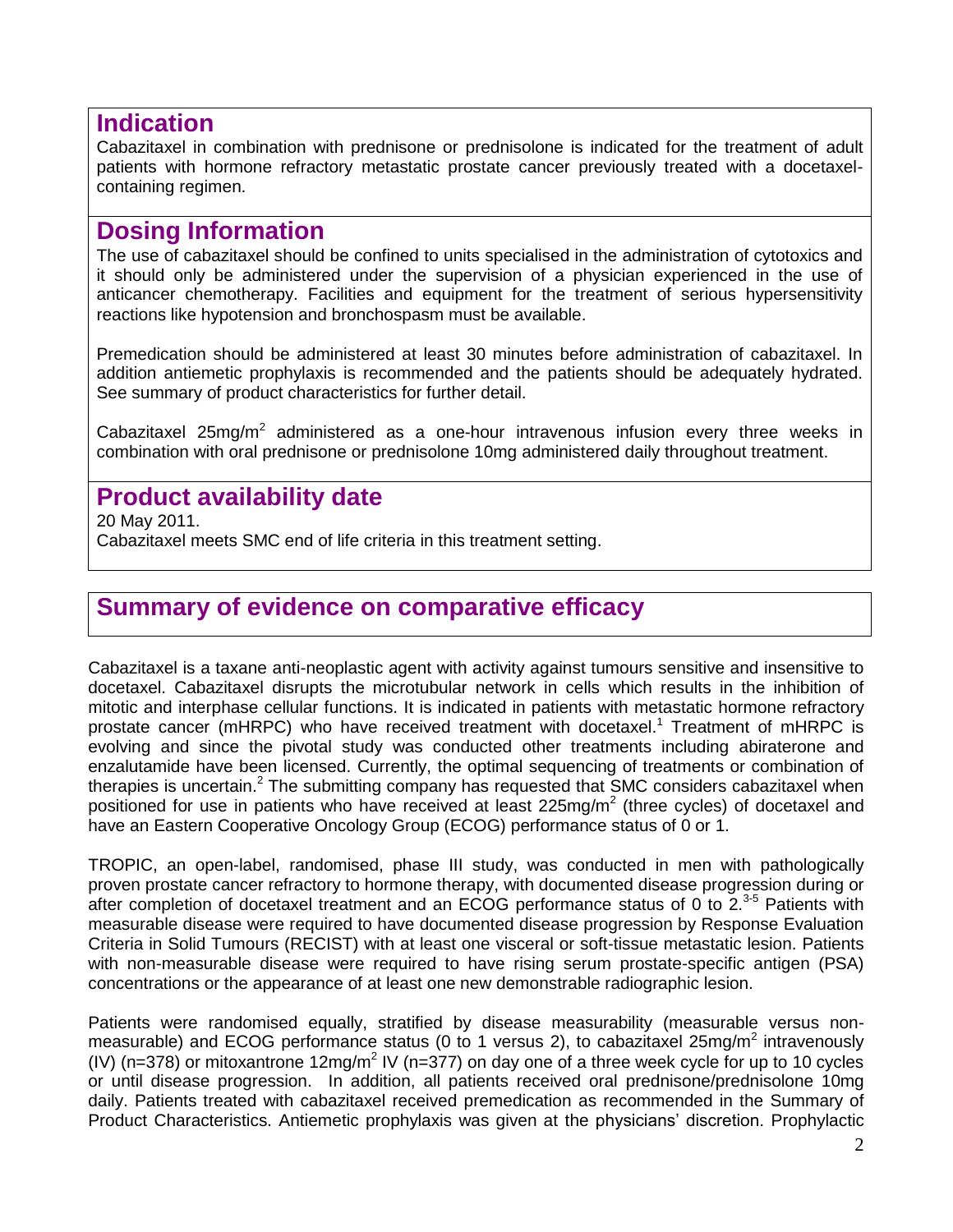granulocyte colony-stimulating factor (G-CSF) was permitted from cycle two onwards, at the physicians' discretion, following first occurrence of either neutropenia (≥7 days) or neutropenia complicated by fever or infection.<sup>3</sup>

The primary outcome was overall survival, calculated from the date of randomisation to death. At the date of the final analysis (cut-off, 25 September 2009, median follow-up 12.8 months) 234 deaths had occurred in the cabazitaxel group and 279 in the mitoxantrone group. Median overall survival was 15.1 months for cabazitaxel versus 12.7 months for mitoxantrone; HR 0.70, 95% confidence interval (CI): 0.59 to 0.83, p<0.0001.<sup>3</sup> In an updated analysis (median follow-up 25.5 months and event accrual rate of 75% of study population [585/755]), the proportion of patients who survived at least two years was 16% (60/378) in the cabazitaxel group and 8.2% (31/377) in the mitoxantrone group; HR 0.72, 95% CI: 0.61 to 0.84, p<0.0001.<sup>4</sup>

Secondary outcomes included progression free survival (PFS), defined as the time from randomisation to the first date of progression measured by PSA progression, tumour progression, pain progression, or death. Median PFS was 2.8 months in the cabazitaxel group and 1.4 months in the mitoxantrone group; HR 0.74, 95% CI: 0.64 to 0.86, p<0.0001.<sup>3</sup> Other secondary endpoints are reported in table 1, below.

|                                    | <b>Cabazitaxel</b> | <b>Mitoxantrone</b> | Hazard ratio (95% CI)       |  |  |  |
|------------------------------------|--------------------|---------------------|-----------------------------|--|--|--|
|                                    |                    |                     | p-value                     |  |  |  |
| PSA response, % (n/N)              | 39% (129/329)      | 18% (58/325)        | p=0.0002                    |  |  |  |
| Tumour response rate, % (n/N)      | 14% (29/201)       | 4.4% (9/204)        | p=0.0005                    |  |  |  |
| Pain response, % (n/N)             | 9.2% (16/174)      | 7.7% (13/168)       | $p=0.63$                    |  |  |  |
| Median time to tumour progression, | 8.8                | 5.4                 | 0.61 (95% CI: 0.49 to 0.76) |  |  |  |
| months                             |                    |                     | p<0.0001                    |  |  |  |
| Median time to PSA progression,    | 6.4                | 3.1                 | 0.75 (95% CI: 0.63 to 0.90) |  |  |  |
| months                             |                    |                     | $p=0.001$                   |  |  |  |
| Median time to pain progression,   | 11.1               | Not reached         | 0.91 (95% CI: 0.69 to 1.19) |  |  |  |
| months                             |                    |                     | $p=0.52$                    |  |  |  |

#### **Table 1: Other secondary endpoints from the TROPIC study** 3,5

CI=confidence interval; PSA=prostate-specific antigen; N=total number of patients; n=number of responders. PSA response was defined as a reduction in serum PSA concentration of ≥50% in patients with a baseline value of ≥20 microgram/L; tumour response rate was measured in patients with measurable disease (RECIST) and included complete plus partial responses; Pain response was assessed using the McGill-Melzack present pain intensity scale combined with an analgesic score.

### **Summary of evidence on comparative safety**

In TROPIC, the proportion of patients with treatment-emergent adverse events of at least grade 3 was 57% for cabazitaxel versus 39% for mitoxantrone. Discontinuations due to treatment emergent adverse events were higher in the cabazitaxel group (18%) than in the mitoxantrone group (8.4%).<sup>3</sup>

Haematological adverse events were common, with neutropenia (all grades) occurring in 94% versus 88% of patients in the cabazitaxel and mitoxantrone groups respectively, and neutropenia of at least grade 3 in 82% versus 58% of patients. Treatment with cabazitaxel was also associated with higher rates (≥grade 3) of leukopenia (68% versus 42%), anaemia (11% versus 4.9%) and thrombocytopenia (4.0% versus 1.6%). Febrile neutropenia occurred in 28 (7.5%) cabazitaxel-treated patients and five  $(1.3\%)$  mitoxantrone-treated patients.<sup>3</sup>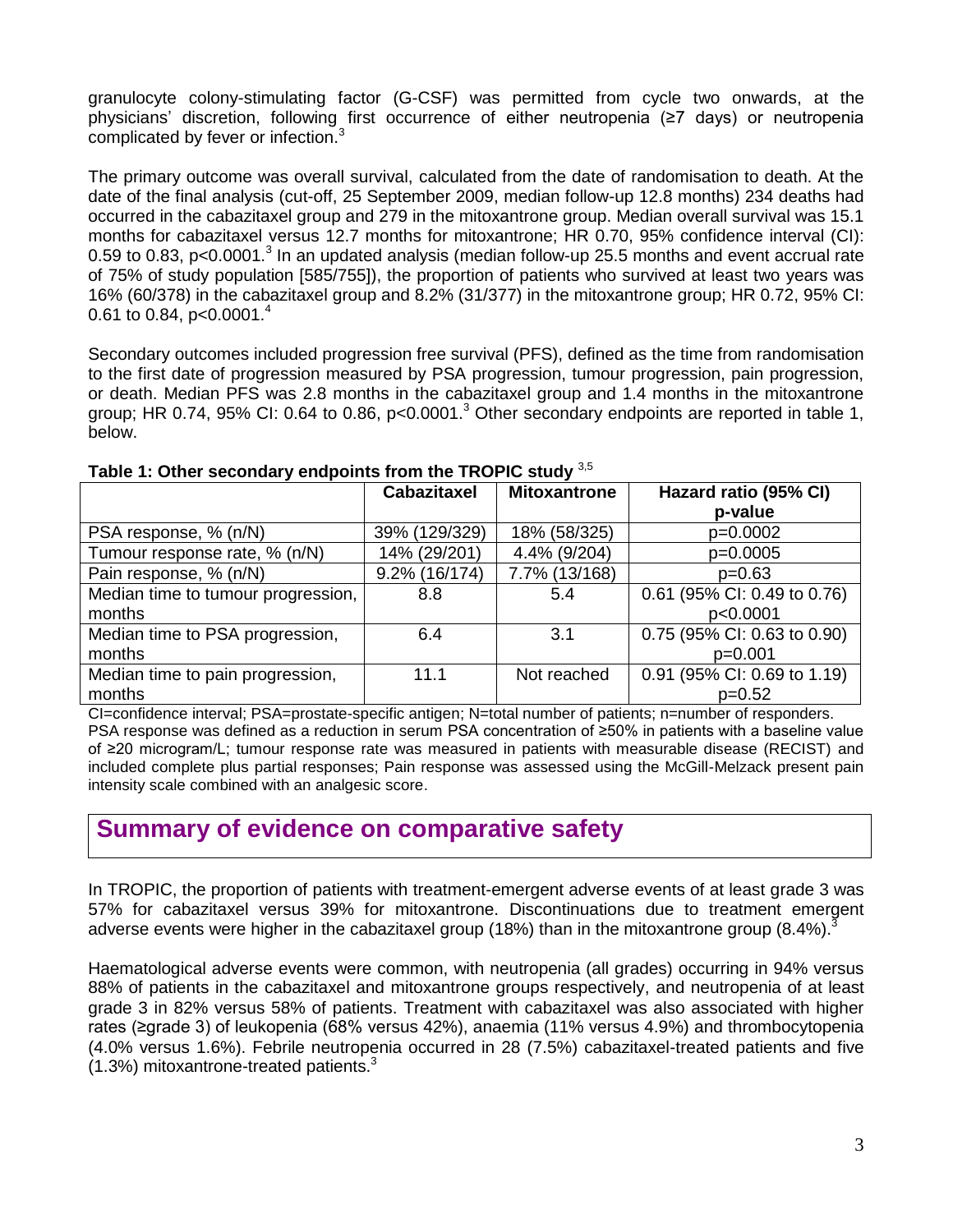Non-haematological adverse events (≥grade 3 and occurring in ≥3% of patients in either group) included diarrhoea (6.2% versus <1%), fatigue (4.9% versus 3.0%), asthenia (4.6% versus 2.4%) and back pain (3.8% versus 3.0%). Peripheral neuropathy of any grade was reported in 14% of patients in the cabazitaxel group versus 3.2% of patients in the mitoxantrone group. Three patients in each group had grade 3 peripheral neuropathy. Peripheral oedema of any grade occurred in 9.2% of patients in both groups.<sup>3</sup>

There were 18 (4.8%) versus nine (2.4%) deaths ≤30 days after the last dose of study drug in the cabazitaxel and mitoxantrone groups respectively. In the cabazitaxel group, all deaths were reported as adverse events: neutropenia and clinical consequences/sepsis (n=7), cardiac (n=5), renal failure (n=3), dehydration/electrolyte imbalance, cerebral haemorrhage and unknown cause (n=1 each).<sup>3</sup>

### **Summary of clinical effectiveness issues**

Treatment of mHRPC is evolving and since the pivotal study was conducted a number of treatments including abiraterone and enzalutamide have been licensed. These have altered treatment pathways for patients with mHRPC.<sup>2</sup> The submitting company notes that the terms mHRPC and metastatic castration-resistant prostate cancer (mCRPC) are often used interchangeably. As a result of abiraterone and enzalutamide being accepted for use in the pre-chemotherapy setting, it is expected that this will become the predominant treatment pathway. The submitting company considers that patients with mCRPC will receive abiraterone or enzalutamide in the pre-chemotherapy setting and then, following docetaxel, the only options are cabazitaxel or best supportive care. Clinical experts consulted by SMC have confirmed that this is the most likely treatment pathway. They also note some patients may still receive abiraterone or enzalutamide post-docetaxel, and those patients with symptomatic bone metastases and no known visceral metastases may receive treatment with radium-223 dichloride pre- or post-docetaxel. The submitting company acknowledged these alternative treatment pathways but did not present any direct or indirect comparative evidence for cabazitaxel versus abiraterone, enzalutamide or radium-223 dichloride.

Cabazitaxel meets SMC end of life criteria. In the control arm of the pivotal study, where mitoxantrone is a proxy for best supportive care, median overall survival was 12.7 months.<sup>3</sup>

Clinical experts consulted by SMC considered that there is unmet need for patients who have received abiraterone or enzalutamide and have progressed on docetaxel, where there are currently no treatment options. Clinical experts noted that these patients generally have good performance status.

In the TROPIC study, cabazitaxel resulted in a statistically significant extension in median overall survival of 2.4 months compared with mitoxantrone. There were also statistically significant differences for most secondary endpoints, including PFS, in favour of cabazitaxel. Although cross-over was not permitted, 12% of patients in the mitoxantrone group went on to receive tubulin-binding drugs at progression.<sup>3</sup> The study population did not include patients who had received abiraterone or enzalutamide prior to docetaxel, as described in the predominant treatment pathway. The submitting company provided observational data from a number of studies that indicate the efficacy of cabazitaxel is unaffected by prior use of such treatments. Further evidence was provided from the PROSELICA study which included a subgroup of patients who received treatment with abiraterone or enzalutamide prior to the use of docetaxel, in line with the predominant treatment pathway. PROSELICA was a multi-centre, open-label, randomised, phase III, non-inferiority, post-marketing requirement study.<sup>6,7</sup> It was designed to test non-inferiority (in terms of overall survival) of cabazitaxel 20mg/m² (n=598) versus cabazitaxel 25mg/m² (n=602) in adult men with mCRPC with progressive disease previously treated with a docetaxel-containing regimen. Post-hoc analyses of PROSELICA enabled subgroup comparison of patients who received prior treatment with abiraterone or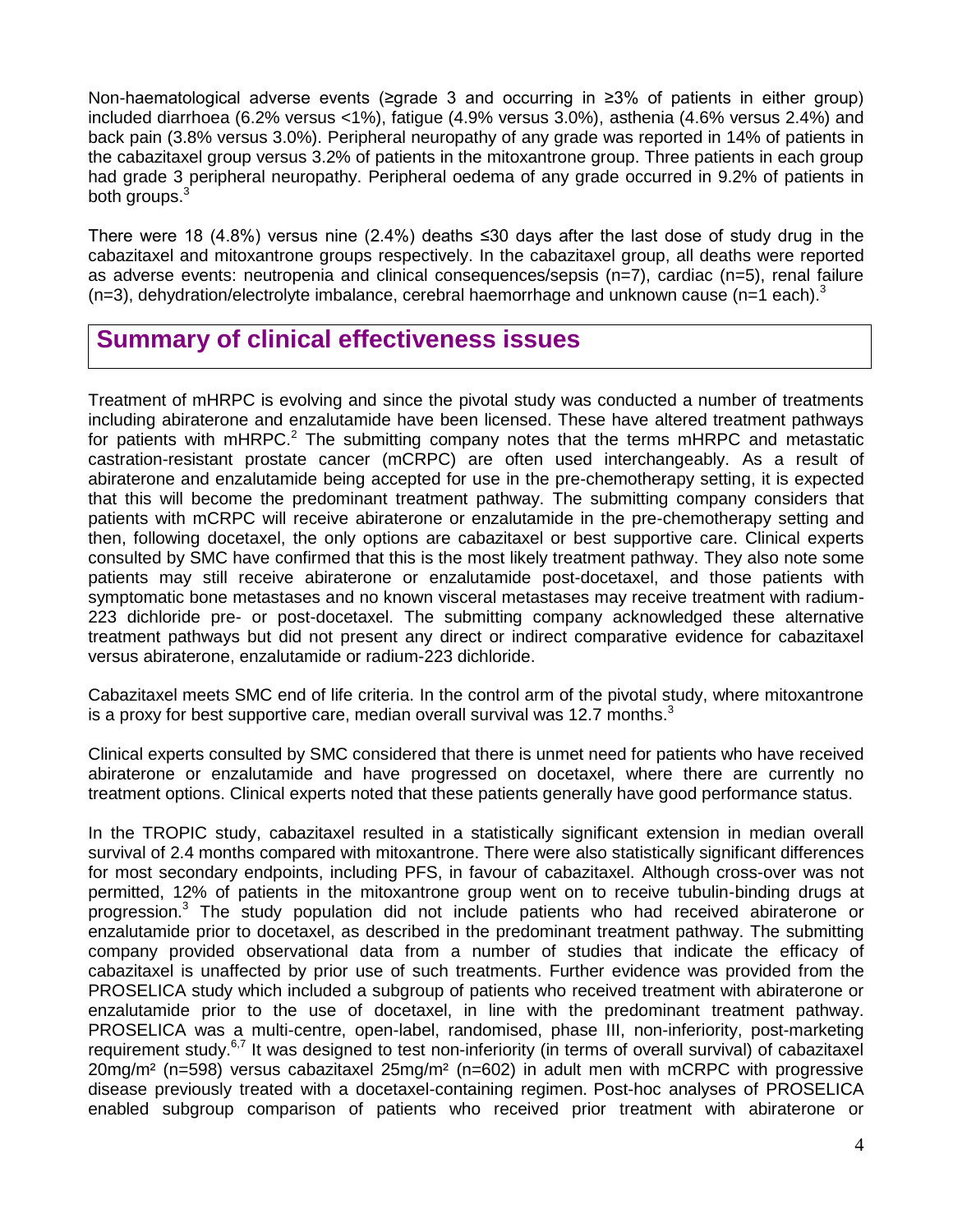enzalutamide ( $n=308$ ) versus those who had not ( $n=892$ ) – the results of these analyses have been deemed to be confidential by the submitting company but suggest that the results of the TROPIC study remain relevant to the proposed predominant treatment pathway, and clinical experts consulted by SMC agree with this assumption.

The submitting company has requested that SMC considers cabazitaxel when positioned for use in patients who have received at least 225mg/m<sup>2</sup> (three cycles) of docetaxel and have an ECOG performance status of 0 or 1. In TROPIC there was no significant difference in overall survival observed in some subgroups including patients who had received a total docetaxel dose less than 225mg/m<sup>2</sup> and in those with an ECOG performance status of  $2.3$  The submitting company presented data for overall survival and PFS from an unpublished subgroup analysis of 632 patients (84% of ITT population) who received at least 225mg/m<sup>2</sup> of docetaxel and had an ECOG performance status of 0 or 1. These patients were considered most relevant in terms of eligibility for cabazitaxel in clinical practice. These data were used in the base case economic analysis.

While fewer patients in the cabazitaxel than mitoxantrone group discontinued from the TROPIC study due to disease progression (49% versus 72%), more discontinued due to adverse events (18% versus 8.4%). Haematological adverse events were common with the most frequent (at least grade 3 in severity) being neutropenia, leukopenia, and anaemia.<sup>3</sup>

While TROPIC did not measure health-related quality of life (HRQoL), some HRQoL data are available from the UK early access programme (EAP).<sup>8</sup> This was a non-comparative, open-label study that included 112 patients treated with cabazitaxel plus prednisolone for a maximum of 10 cycles, although the protocol was amended to allow treatment beyond 10 cycles if additional clinical benefit was anticipated. The mean EQ-5D-3L index and visual analogue scale scores remained stable and there were some slight improvements with subsequent cycles of chemotherapy.<sup>8,9</sup>

Clinical experts consulted by SMC considered that cabazitaxel is a therapeutic advancement due to the additional overall survival seen in the pivotal study and the availability of another line of treatment. They considered that the introduction of cabazitaxel will have service implications for secondary care in terms of delivery of chemotherapy.

*Other data were also assessed but remain commercially confidential.\**

### **Summary of patient and clinician engagement**

A patient and clinician engagement (PACE) meeting with patient group representatives and clinical specialists was held to consider the added value of cabazitaxel, as an end-of-life medicine, in the context of treatments currently available in NHS Scotland.

The key points expressed by the group were:

- mHRPC which has progressed after docetaxel is a debilitating clinical condition. Most patients are symptomatic, predominantly from skeletal related events including metastatic spinal cord compression, which significantly impacts on quality of life.
- Limited options remain at the late stage in the prostate cancer treatment pathway.
- There is a small group of patients who are still fit enough to receive cytotoxic treatment after disease progression. These are typically patients with good performance status with resistance to docetaxel or with visceral metastases who are unsuitable for radium 223.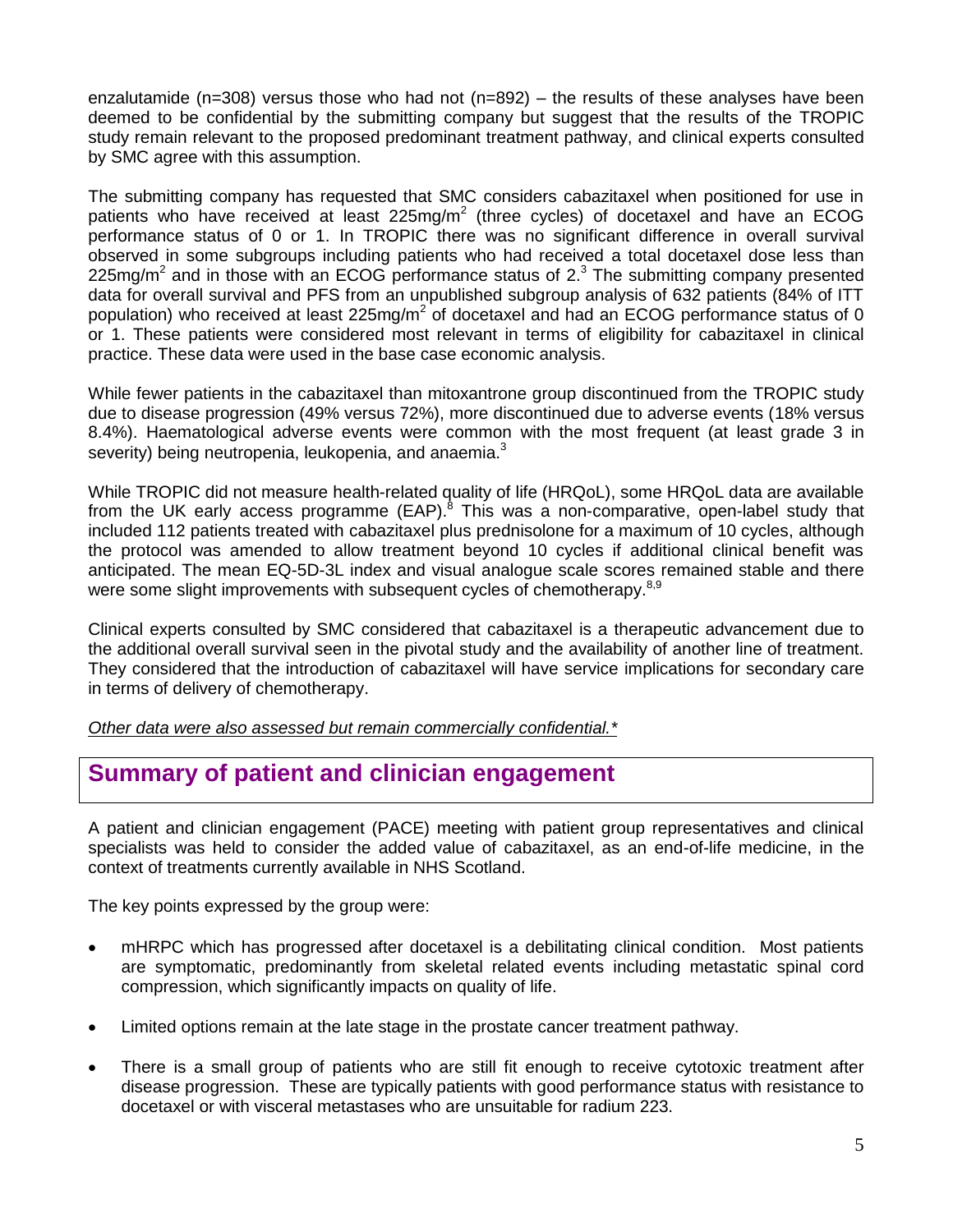- The increased survival shown in the TROPIC study may be conservative given the active comparator of mitoxantrone, which was likely to be more effective than best supportive care. Patients and patient groups stressed that any additional time was very precious and the knowledge that a further line of treatment was available would bring hope for the future.
- Attention was also drawn to more recent data showing stable quality of life with a trend towards improvement and reduction in the incidence of pain $6$ .
- Use of cabazitaxel may prevent hospital admissions for symptom control and also reduce the need for palliative radiotherapy and morphine analgesia. Treatment appears to be well tolerated in practice (less toxic than docetaxel). Patient groups highlighted that patients value the opportunity of making an informed decision on the risks and benefits of treatment themselves.
- The PACE group was of the view that this medicine should be made available in NHS Scotland, in line with the licensed indication in patients with good performance status fit enough to receive a further line of chemotherapy.

#### **Additional Patient and Carer Involvement**

We received patient group submissions from Prostate Scotland, Edinburgh & Lothian Prostate Cancer Support Group, Prostate Cancer UK, and Tackle Prostate Cancer which are all registered charities. Prostate Scotland and the Edinburgh & Lothian Prostate Cancer Support Group have not received any pharmaceutical company funding in the last two years. Prostate Cancer UK has received 0.06% pharmaceutical company funding, but none from the submitting company. Tackle Prostate Cancer has received 22% pharmaceutical company funding, but none from the submitting company. Representatives from Edinburgh & Lothian Prostate Cancer Support Group and Prostate Cancer UK also participated in the PACE meeting. The key points of their submission are included in the full PACE statement. Prostate Scotland and Tackle Prostate Cancer did not participate in the PACE meeting, although highlighted many of the points captured through PACE

#### **Summary of comparative health economic evidence**

The submitting company presented a cost-utility analysis comparing cabazitaxel to best supportive care (BSC) in men with mHRPC who had previously received docetaxel. BSC consisted of 80% BSC and 20% chemotherapy, which reflected a BSC and chemotherapy mix from a UK observational study. The economic model was a standard three-state area under the curve model with stable, progressive disease and death states, and a 10 year time horizon. The base case analysis used data from the sub-group of the TROPIC study population relating only to patients with an ECOG performance status of 0 or 1 and who had received docetaxel as a first-line treatment. Based on SMC clinical expert feedback, the comparator of BSC can be considered appropriate given the predominant treatment pathway is expected to be the use of abiraterone or enzalutamide pre-docetaxel, hence leaving cabazitaxel or BSC/palliative chemotherapy as the main options post-docetaxel.

For the base case comparison with BSC, the company performed a trial-based analysis of cabazitaxel versus mitoxantrone, with the efficacy of the latter assumed to represent the outcomes associated with BSC. Data for overall survival (OS) and PFS from the TROPIC sub-group were used and extrapolated to the lifetime of the patient using the Weibull and log-normal parametric functions respectively. Utility values based on the EQ-5D were derived from the cabazitaxel UK EAP, with an increasing utility over time estimated for the PFS state (0.68 at baseline to 0.82 at treatment cycle 10), and a utility of 0.63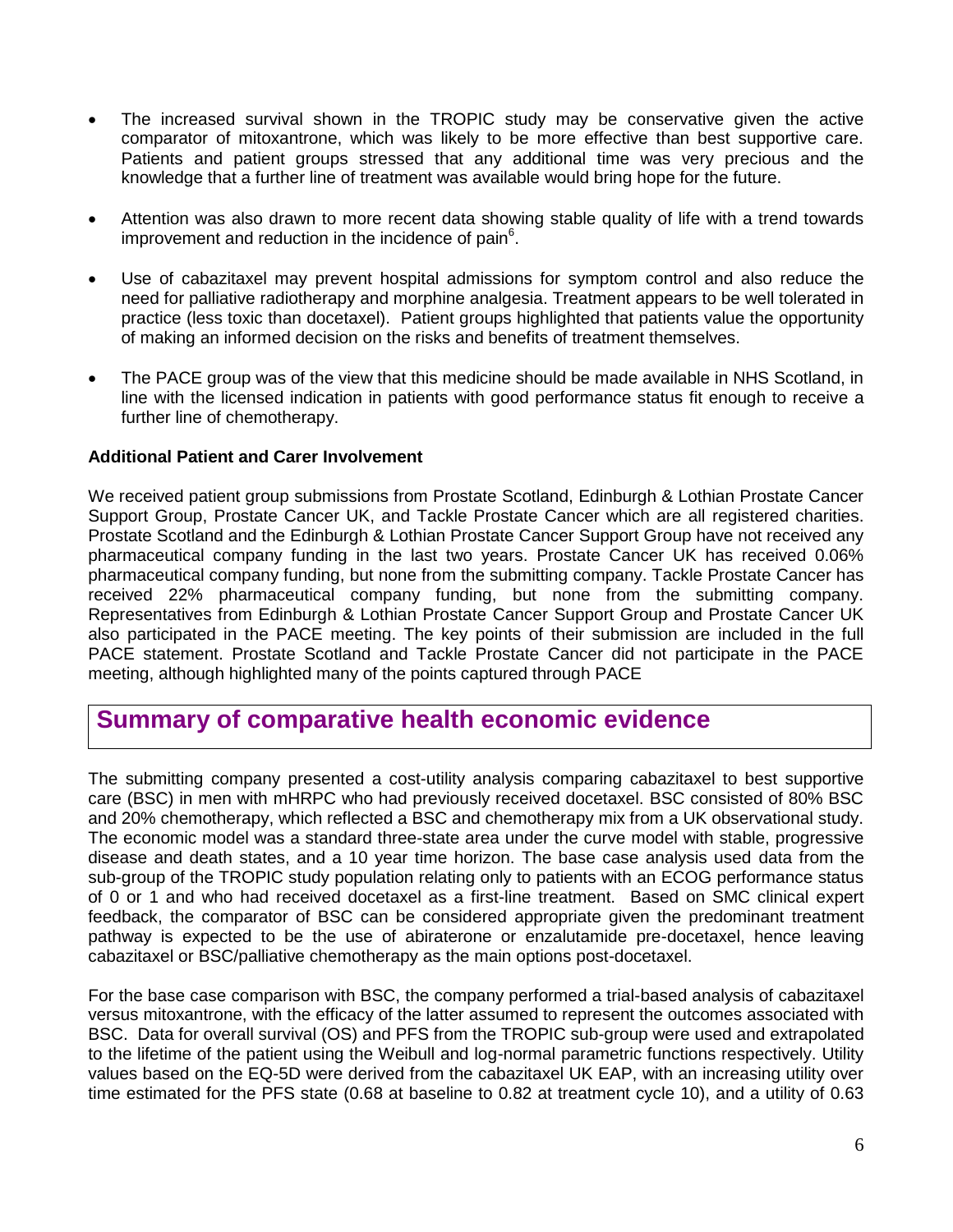for the progressive disease state based on patients who had progressed in the EAP. Adverse event disutilities were estimated based on published studies.

Medicine acquisition costs were included, and the doses and treatment duration as in the TROPIC and a UK observational study were used, accounting for relative dose intensity and discontinuation rates for reasons other than progression, and a BSA of 1.9m<sup>2</sup> estimated by UK expert clinical opinion. It is also worth noting that the analysis assumed 1.0006 vials of cabazitaxel were used per administration cycle to take into account wastage and the proportion of patients who may require a second vial. In addition, the analysis assumed that patients would receive cabazitaxel for a maximum of 10 cycles. Resource-use data included the costs of medicines, pre-medications, concomitant medications, administration and treatment of adverse events. Costs of routine management associated with the stable disease and progressive disease state, and end of life hospitalisation estimates, were based on a UK retrospective study on resource use in second line mHRCP conducted in 5 UK cancer centres (between 2007-11). Where necessary, these were supplemented by UK expert clinical opinion. In the base case, post-progression palliative chemotherapy for the cabazitaxel and BSC arms (eg docetaxel, mitoxantrone, cyclophosphamide), and use of BSC in 80% of patients (assumed to consist of analgesics, radiotherapy, bisphosphonates) was derived from the UK observational study.

A Patient Access Scheme (PAS) was proposed by the submitting company and assessed by the Patient Access Scheme Assessment Group (PASAG) as acceptable for implementation in NHS Scotland. Under the PAS, a simple discount is offered on the price of the medicine.

The base case incremental cost per quality adjusted life year (QALY) gained for cabazitaxel versus BSC was estimated to be £45,459 with PAS, based on an incremental cost of £10,553 and incremental QALYs of 0.232 (discounted life years gained of 0.338 or 4.1 months).

Use of different parametric functions for OS extrapolation resulted in an incremental cost-effectiveness ratio (ICER) range of £34.8k-£47.8k /QALY with PAS. Varying utility in the progressive disease state by ±10% had some impact on the ICER, producing a range of £43k - £48.2/QALY. Scenario analysis which used 100% BSC costs for the BSC comparator and removed G-CSF prophylaxis, discontinuations, AE costs and disutilities associated with mitoxantrone generated an ICER of £48.7k. The company also provided a scenario analysis applying a mix of 0% BSC and 100% chemotherapy in the progressed disease state which generated an ICER of £50.6k. The results were also not highly sensitive to a range of other sensitivity analyses performed including using a shorter time horizon of 5 years, excluding discontinuations, use of the whole ITT population, excluding adverse event disutilities and varying stable disease utilities.

As well as the cost per QALY being relatively high, the key weaknesses and uncertainties with the economic analysis were as follows:

- The base case analysis in this second resubmission compared cabazitaxel with BSC, where BSC consisted of 80% BSC and 20% chemotherapy, and therefore did not use the medicine cost of mitoxantrone. However, it is worth noting that G-CSF prophylaxis, discontinuations, and AE costs and disutilities for BSC were still based on mitoxantrone data. However, the company also presented an analysis which assumed a 100% BSC mix and removed G-CSF prophylaxis, discontinuations, AE costs and disutilities associated with mitroxantrone. This analysis generated an ICER of £48.7k.
- An indirect comparison and an economic analysis versus abiraterone and enzalutamide were presented as part of the first resubmission; however, this second resubmission focused on a comparison versus BSC. The company has reported that abiraterone and enzalutamide would be used before cabazitaxel which leaves BSC as the appropriate comparator. The company also did not consider radium-223 as a relevant comparator due to differences in licenses, modes of action, outcome definitions and therapeutic benefits between the medicines.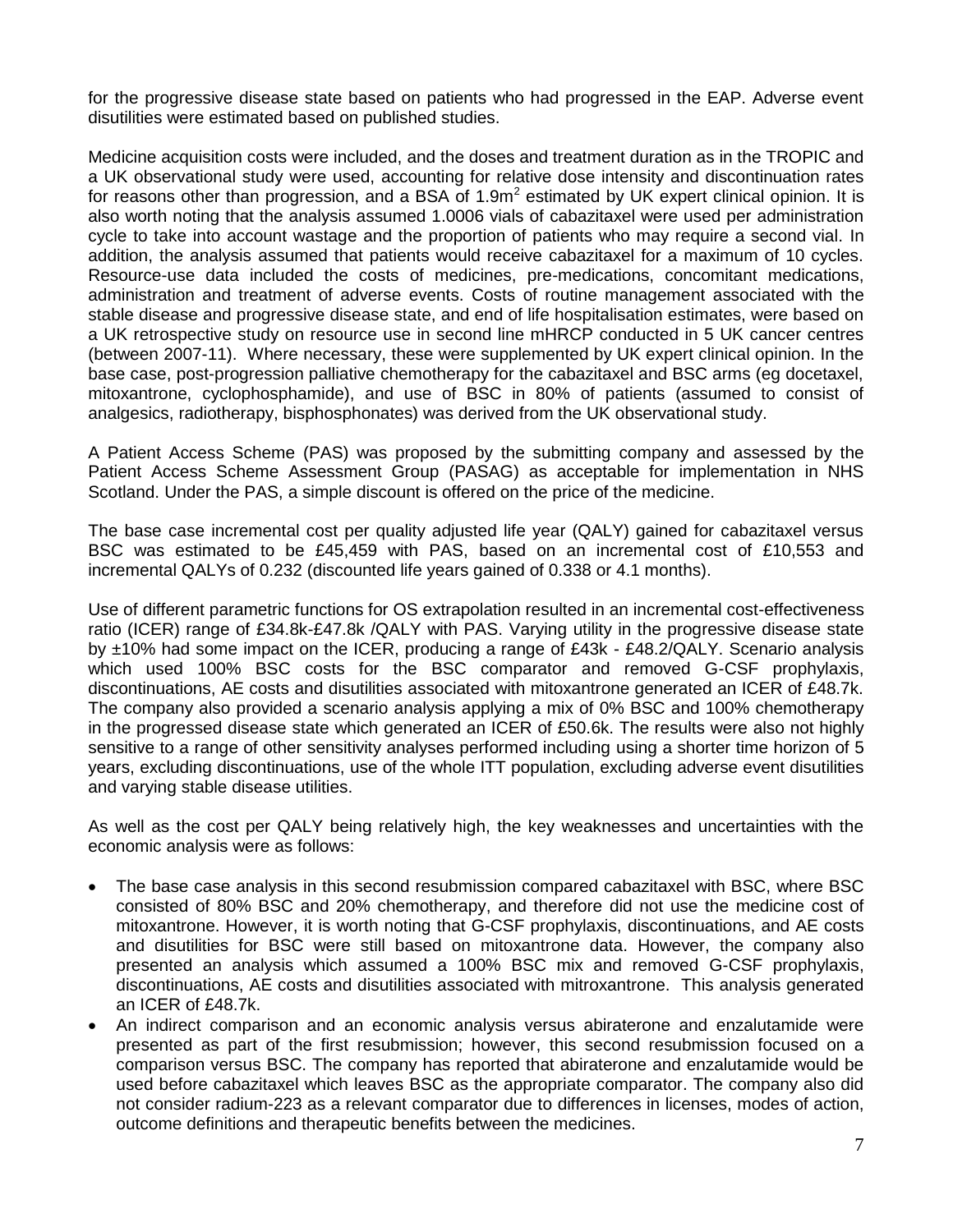After considering all the available evidence and the output from the PACE process, the Committee accepted cabazitaxel for restricted use in NHS Scotland.

#### **Additional information: guidelines and protocols**

The European Society of Medical Oncology 2015 guideline for the diagnosis, treatment and follow-up of cancer of the prostate recommends treatment with docetaxel for mCRPC. Radium-233 is also recommended in symptomatic, bone-predominant non-visceral metastatic disease. The guideline advises that chemotherapy naive asymptomatic/mildly symptomatic men should receive abiraterone or enzalutamide, with sipuleucal-T as an additional option in this patient group. The publication notes that optimal sequencing or combination of therapies is unknown. In the post-docetaxel setting, recommended options are: abiraterone, cabazitaxel, enzalutamide and radium-223 (in those with no visceral disease).<sup>2</sup>

The European Association of Urology produced guidelines on prostate cancer in 2015. Salvage hormonal treatment with abiraterone or enzalutamide is recommended as a treatment option in mCRPC. Docetaxel at a dose of 75mg/m<sup>2</sup> every three weeks is recommended in patients eligible for salvage cytotoxic therapy. Abiraterone, enzalutamide and cabazitaxel are advised as second line treatment options following recurrence after docetaxel salvage therapy. In patients with symptomatic bone metastasis and who are ineligible for or have progressed after treatment with docetaxel, radium-233 is recommended as a treatment option. The guideline notes that no clear recommendation can made in regards to the most effective second line treatment as no clear predictive factors exist.<sup>10</sup>

The National Institute of Health and Care Excellence (NICE) published a guideline on the diagnosis and management of prostate cancer, in 2014. In metastatic hormone relapsed disease, docetaxel is recommended as a treatment option when the Karnofsky performance status score is >60%. NICE advises that docetaxel treatment should cease after disease progression, severe adverse events or completion of up to 10 cycles. Repeat cycles of docetaxel are not recommended if there is disease recurrence after a planned course of chemotherapy. Corticosteroids (eg dexamethasone 0.5mg daily) may be offered as a third line therapy after anti-androgen and androgen deprivation therapy in this patient group. The guideline does not make any recommendations for CRPC following cytotoxic therapy, and refers to the NICE technology appraisal guidance on abiraterone.<sup>11</sup>

### **Additional information: comparators**

Best supportive care (eg, mitoxantrone), abiraterone, enzalutamide, radium-223 dichloride.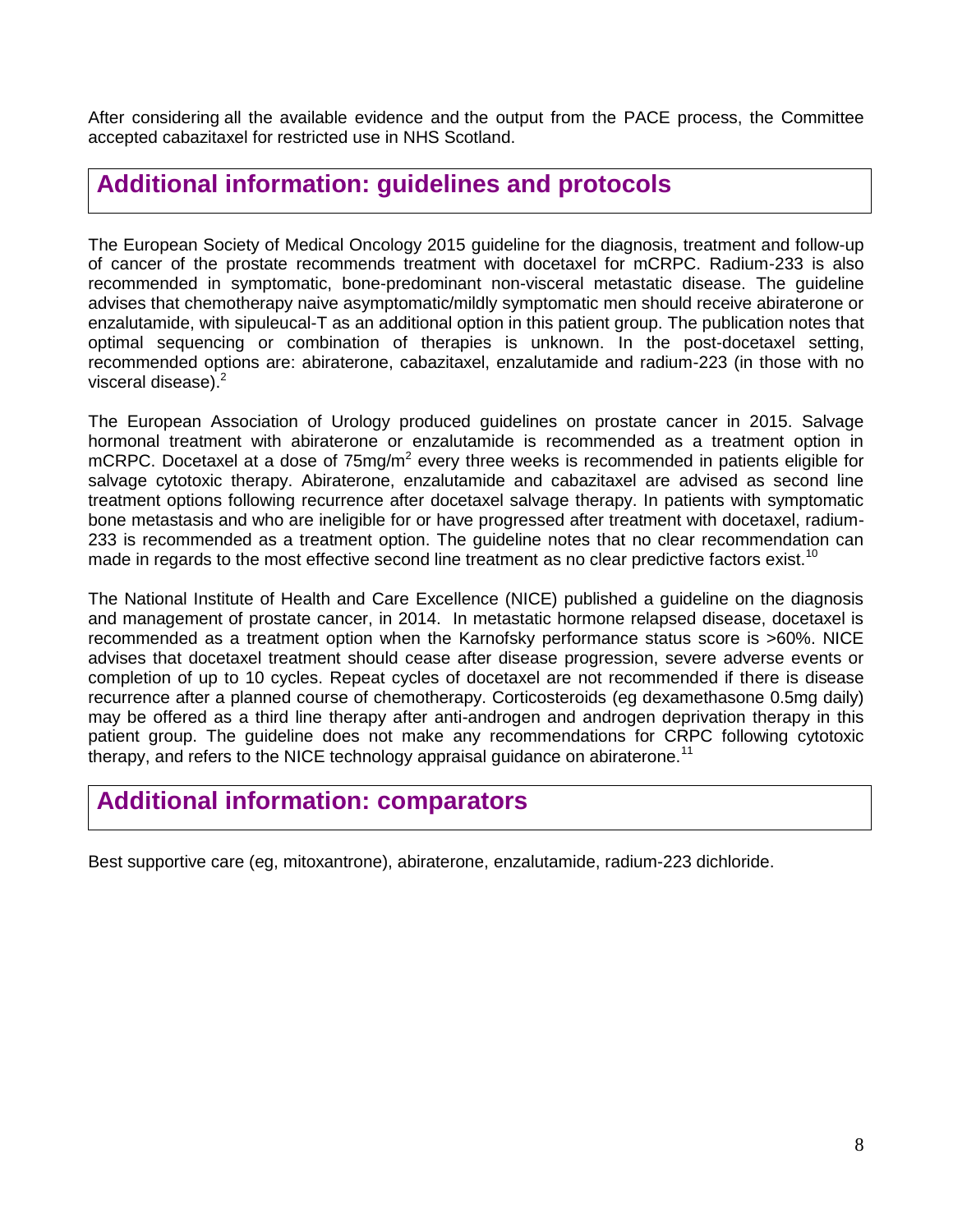# **Cost of relevant comparators**

| <b>Drug</b>                             | Dose Regimen                                                                                         | Cost per<br>cycle (£) | Cost for six*<br>cycles(f) | <b>Cost for</b><br>eight**<br>months $(E)$ |
|-----------------------------------------|------------------------------------------------------------------------------------------------------|-----------------------|----------------------------|--------------------------------------------|
| <b>Cabazitaxel plus</b><br>prednisolone | Cabazitaxel 25mg/m <sup>2</sup> IV every three<br>weeks plus prednisolone 10mg<br>orally daily       | 3,697                 | 22,182                     | N/A                                        |
| Radium-223<br>dichloride                | 55kBq per kg body weight<br>intravenously, given at 4 week intervals<br>for 6 injections             | 4,040                 | 24,240                     | N/A                                        |
| Abiraterone plus<br>prednisolone        | Abiraterone 1g orally once daily plus<br>prednisolone 10mg orally once daily                         | N/A                   | N/A                        | 23,716                                     |
| Enzalutamide                            | 160mg orally once daily                                                                              | N/A                   | N/A                        | 23,700                                     |
| Mitoxantrone plus<br>prednisolone       | Mitoxantrone 12mg/m <sup>2</sup> IV every three<br>weeks plus prednisolone 10mg orally<br>once daily | 154                   | 924                        | N/A                                        |

Doses are for general comparison and do not imply therapeutic equivalence. Costs do not take any patient access schemes into consideration. Costs are from eVadis and British National Formulary Online on 26 August 2016 and, for chemotherapy, are based on body surface area of 1.8m<sup>2</sup>; cost for radium based on adult body weight of 70kg and taken from the Scottish Medicines Consortium advice on radium-223 dichloride (Xofigo**®** ), SMC Drug ID 1077/15, published 12 October 2015.

\*Cost for six cycles has been provided (median for cabazitaxel from TROPIC study), however cabazitaxel may be given for up to 10 cycles (cost for 10 cycles = £36,970); median number of cycles of mitoxantrone in the TROPIC study was four.

\*\*Costs for abiraterone and enzalutamide for eight months have been provided (median treatment duration from pivotal studies).

IV=intravenous; N/A=not applicable.

# **Additional information: budget impact**

The submitting company estimated the population eligible for treatment to be 291 patients in year 1, rising to 294 patients in year 5, and an estimated uptake of 5% (15 patients) in year 1 and 20% (59 patients) in year 5. As the uptake estimates appear low relative to SMC clinical expert views, the medicines budget impact may be underestimated.

SMC is unable to publish the with-PAS budget impact due to commercial in confidence issues. A budget impact template is provided in confidence to NHS Health Boards to enable them to estimate the predicted budget with the PAS.

*Other data were also assessed but remain commercially confidential.\**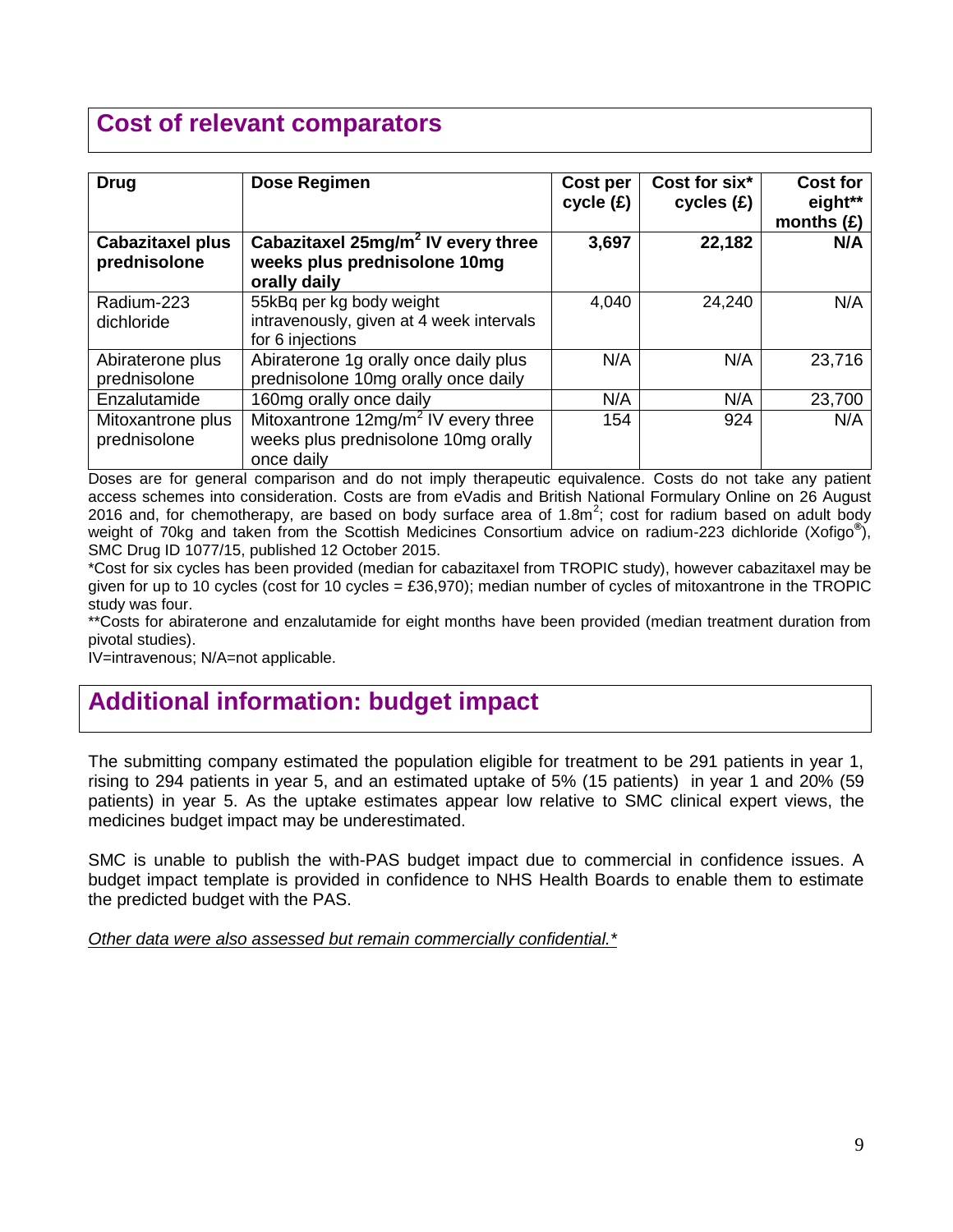#### References

The undernoted references were supplied with the submission.

- 1. Cabazitaxel 60mg concentrate and solvent for solution for infusion (Jevtana<sup>®</sup>) Summary of product characteristics Sanofi. Electronic Medicines Compendium [www.medicines.org.uk/emc/L](http://www.medicines.org.uk/emc/)ast updated 06 April 2016.
- 2. Parker C GS, Heidenreich A, et al. Cancer of the prostate: ESMO Clinical Practice Guidelines for diagnosis, treatment and follow-up. Annals of Oncology. 2015;26 (supplement 5):v69-v77.
- 3. de Bono JS, Oudard S, Ozguroglu M, Hansen S, Machiels JP, Kocak I, et al. Prednisone plus cabazitaxel or mitoxantrone for metastatic castration-resistant prostate cancer progressing after docetaxel treatment: a randomised open-label trial. Lancet. 2010;376(9747):1147-54.
- 4. Bahl A, Oudard S, Tombal B, Ozguroglu M, Hansen S, Kocak I, et al. Impact of cabazitaxel on 2 year survival and palliation of tumour-related pain in men with metastatic castration-resistant prostate cancer treated in the TROPIC trial. Annals of Oncology. 2013;24(9):2402-8.
- 5. European Medicines Agency. European Public Assessment Report for cabazitaxel (Jevtana). EMEA/H/C/002018. www.ema.europa.eu. 20 January 2011.
- 6. NCT01308580. Cabazitaxel at 20 mg/m² compared to 25 mg/m² with prednisone for the treatment of metastatic castration resistant prostate cancer (PROSELICA). [www.clinicaltrials.gov.](http://www.clinicaltrials.gov/)
- 7. de Bono J, Hardy Bessard A-C KC, Geczi L, Ford D, Mourey L, Carles J, et al. Phase III Noninferiority study of cabazitaxel 20mg/m2 versus cabazitaxel 25mg/m2 in patients with metastatic castration-resistant prostate cancer previously treated with docetaxel (PROSELICA). Abstract and Presentation from the 2016 ASCO Annual Meeting. J Clin Oncol 34, 2016 (suppl; abstr 5008).
- 8. Bahl A, Masson S, Malik Z, Birtle AJ, Sundar S, Jones RJ, et al. Final quality of life and safety data for patients with metastatic castration-resistant prostate cancer treated with cabazitaxel in the UK Early Access Programme (EAP) (NCT01254279). BJU International. 2015;116(6):880-7.
- 9. NCT01254279. Early access to cabazitaxel in patients with metastatic hormone refractory prostate cancer previously treated with a docetaxel-containing regimen. [www.clinicaltrials.gov.](http://www.clinicaltrials.gov/)
- 10. Mottet N, Bellmunt J, Briers E, et al. Guidelines on prostate cancer. European Association of Urology 2015; www.uroweb.org.
- 11. National Institute for Health and Care Excellence. Prostate cancer: diagnosis and management, clinical guideline 175. 2014; www.nice.org.uk.

This assessment is based on data submitted by the applicant company up to and including 12 October 2016.

*\*Agreement between the Association of the British Pharmaceutical Industry (ABPI) and the SMC on guidelines for the release of company data into the public domain during a health technology appraisal: [http://www.scottishmedicines.org.uk/About\\_SMC/Policy\\_statements/Policy\\_Statements](http://www.scottishmedicines.org.uk/About_SMC/Policy_statements/Policy_Statements)*